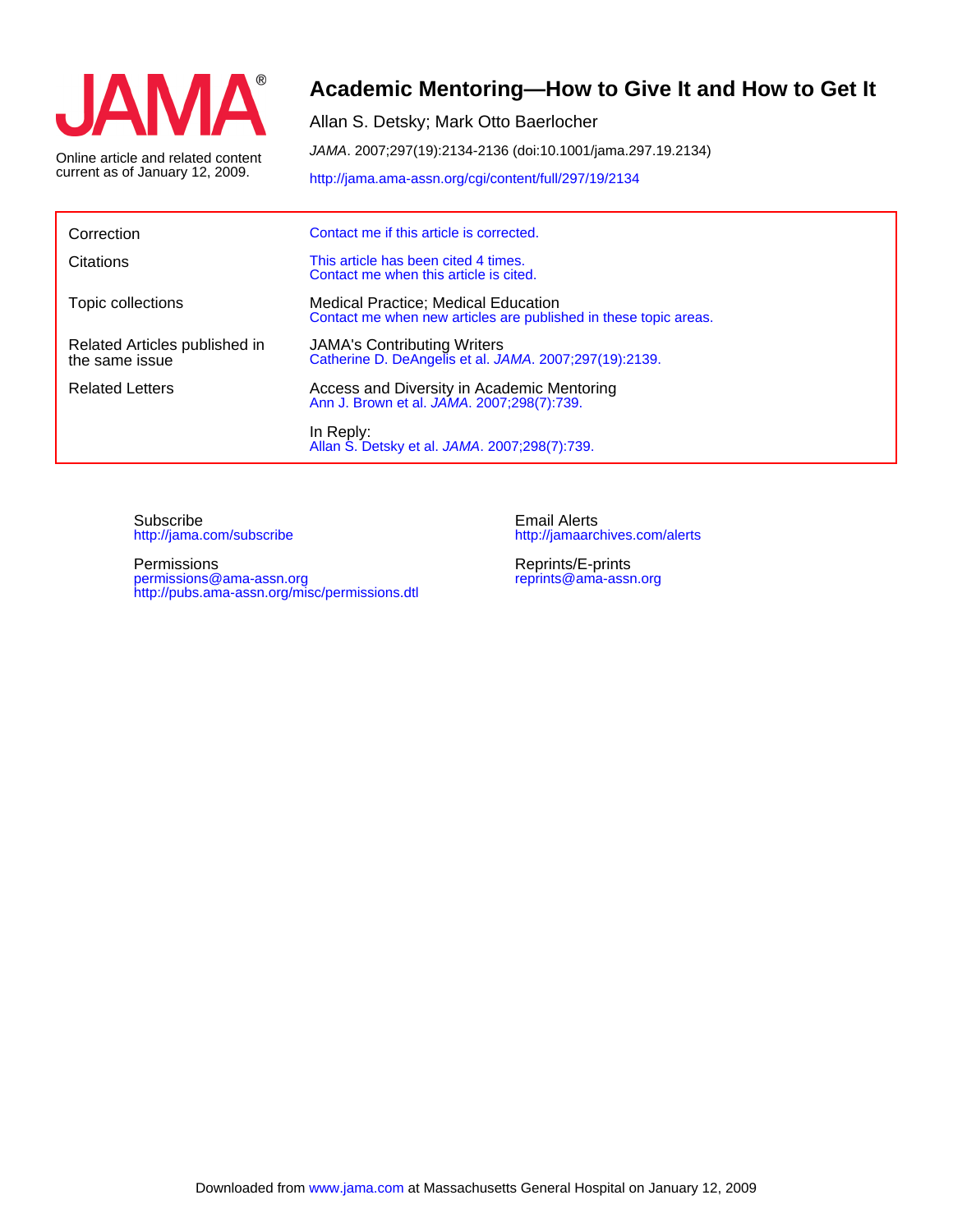# **Academic Mentoring—How to Give It and How to Get It**

Allan S. Detsky, MD, PhD, FRCPC Mark Otto Baerlocher, MD

TUDENTS, TRAINEES, RESEARCH FELLOWS, AND JUNIOR faculty all benefit from the direction provided by academic mentors and research supervisors. The literature contains numerous reports on the importance of mentorship in help TUDENTS, TRAINEES, RESEARCH FELLOWS, AND JUNIOR faculty all benefit from the direction provided by academic mentors and research supervisors. The literature contains numerous reports on the importance ees, documenting benefits such as more productive research careers, greater career satisfaction, better preparation in making career decisions, networking within a profession, and aiding in stress management.<sup>1-10</sup> This Commentary describes several key points of advice both for individuals who mentor and those who receive mentoring (mentees). In some places, a mentor is an individual who is not the student's direct clinical, academic, or research supervisor. This advice applies to those kinds of mentors as well as the more traditional direct supervisors.

# **Determine How the Mentee Likes to Spend Time**

Several years ago a faculty member who had worked in his profession for 10 years visited the corresponding author (A.S.D.) to announce plans for a career change. Until that time, this particular faculty member was a basic science researcher in the division of endocrinology who also provided clinical care to patients with diabetes 1 day per week. He was moving to a full-time clinical position in a nonteaching hospital and he described experiencing moderate career success and enjoyment from research activities performed during the first 5 years, but thereafter realized a dislike for the work. His clue about his career became evident when he noticed feeling excited about how the day would unfold seeing follow-up patients with diabetes and determining their clinical progress on the 1 clinical day per week vs the other 4 days of the week when he awoke, pulled the sheets over his head in the morning, and dreaded going to work in his laboratory. This realization led to an understanding that he was in the wrong job.

One of a mentor's most important jobs is to help mentees determine what kind of career they wish to pursue.<sup>3,11</sup> Those who train in medicine can pursue at least 4 types: clinical care, education, research, or administration. Good mentors should present all 4 options without communicating value judgments. In particular, because the primary purpose of attending medical school is to learn how to provide direct patient care, it is inappropriate to cause mentees to feel this activity is less worthy than the others. The best way to help mentees choose a career path is to help them understand what day-to-day activities instill excitement. One suggested approach to determine this is for mentors to express the following: "Don't tell me what you want to be (ie, an academic physician). Tell me how you want to spend your time. What gets you out of bed in the morning? What really interests you? What jobs are fun for you? Design your position around those activities."

### **Be Honest**

Mentors need to understand that mentees frequently are afraid to tell their supervisors what they want if they feel they will disappoint their mentors. It is important that mentors not promote their own agenda over that of mentees with aspirations of producing academic clones.<sup>11</sup> The following has been stated (A.S.D.) to help the mentee become more honest: "I am a general internist, health economist, and I perform health care research. I am happy being me. I do not need you to be me to reaffirm that I made the right choice." Once said, the body language of the mentee is often observed to become much more comfortable. It is important that mentees not simply tell mentors what they think mentors wish to hear, but rather what they really think, without wasting time by pursuing unwanted directions.

At the same time, mentors need to understand that mentees may choose not to follow their advice. Mentors should not be disappointed when this happens. The nature of the relationship is that mentors and mentees should feel free to give honest expressions and advice without insistence from either side that mentees accept it.<sup>12</sup>

On a more formal note, some have suggested that mentoring relationships should undergo regular evaluations for process (clear objectives and regular, purposeful meetings), communication (feedback, mentees being able

**2134** JAMA, May 16, 2007—Vol 297, No. 19 (Reprinted) ©2007 American Medical Association. All rights reserved.

**Author Affiliations:** Departments of Health Policy, Management, and Evaluation and Medicine, University of Toronto, Departments of Medicine, Mount Sinai Hospital and University Health Network (Dr Detsky); Department of Medical Imaging, University of Toronto (Dr Baerlocher), Toronto, Ontario.

**Corresponding Author:** Allan S. Detsky, MD, PhD, FRCPC, Mount Sinai Hospital, 600 University Ave, Room 427, Toronto, Ontario, Canada M5G 1X5 (allan.detsky @uhn.on.ca).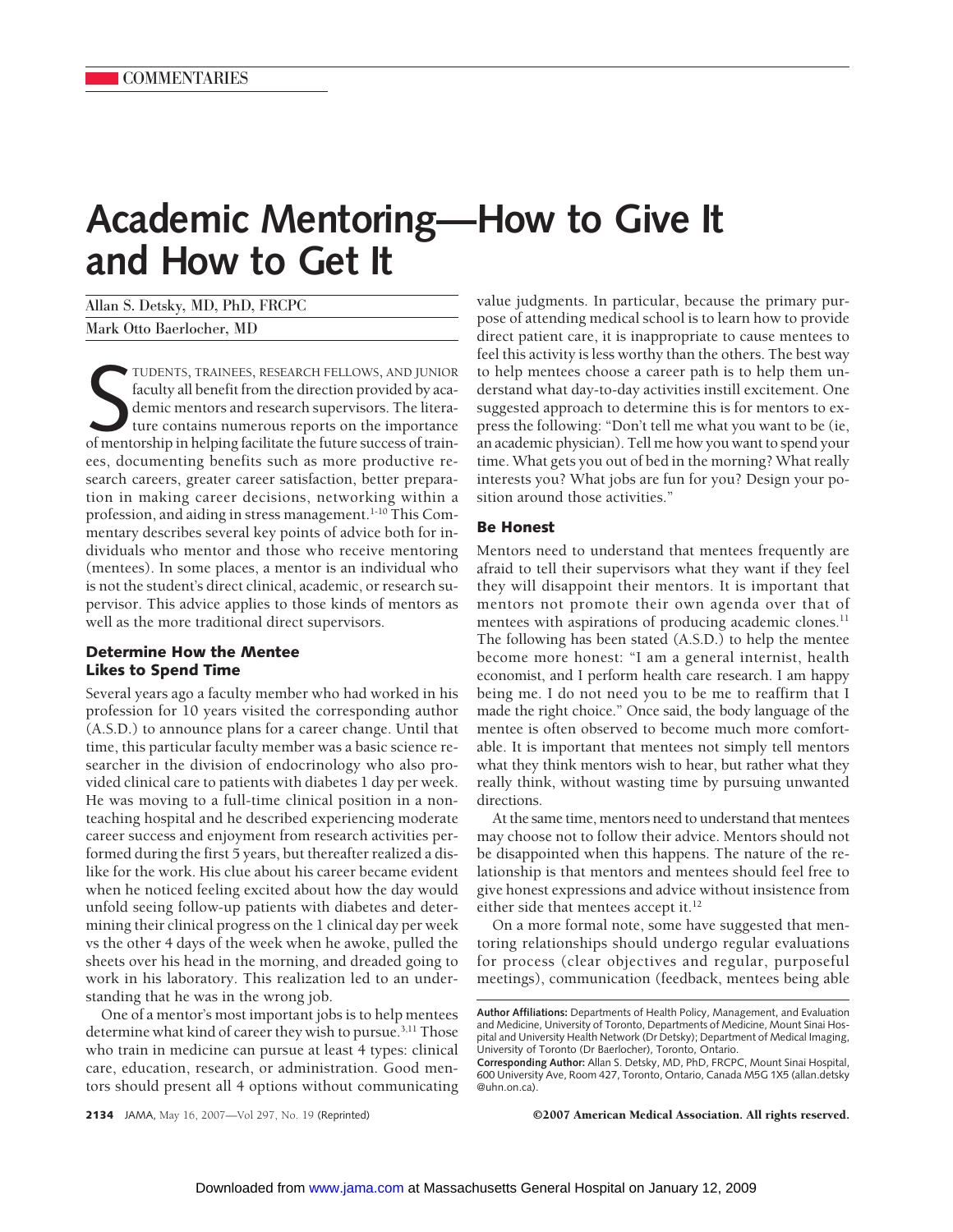to challenge mentors), and outcomes (sense of progress and development, improved networks).<sup>13</sup> Such periodic evaluations are valuable tools to help ensure ongoing honesty.

There are circumstances in which mentors should perhaps not be completely forthcoming. For instance, when the mentee tells of making a particular career choice (as opposed to asking for advice about the choice), the mentor should not show disapproval or state the choice is a mistake. In these circumstances, mentors must distinguish between the mentee's requests for advice and announcements of firm decisions (often not easy to do). Once mentees have decided, expressing disappointment can be a very bad way to end the communication. Mentors can make it clear that the door is open to reverse the decision, but should not say "You are making a mistake," because that phrase may be counterproductive and will not be forgotten.

# **Follow Through**

It is important for mentors to be supportive. This can take the form of making the right introductions, dealing with individuals whose cooperation is required, or providing financial support.  $9,12,14$  In other cases, providing support simply involves responding to the mentee's questions, reading manuscripts, providing advice, and following through on promises. Prolonged delays on either side are harmful to the success of mentees. Students should, therefore, carefully investigate the experiences of previous individuals who received mentoring from someone they are considering approaching. They should review a proposed mentor's curriculum vitae and determine how many students were overseen who now have successful careers. If the answer is many, it bodes well for the future. If a faculty member has been in a mentorship role for more than 20 years but has almost no successful disciples, the mentee might do well to avoid that person.<sup>12,14</sup>

# **Do Not Become Friends**

In this relationship mentors have power. The individuals can never be equal and therefore should not establish a relationship as friends during the mentorship period. Doing so may result in complications, hurt feelings, and can be destructive. This is not to say that the mentoring relationship cannot be cordial, personal, enjoyable, or fun. This simply means that the appropriate professional distance must be maintained to protect both parties.<sup>15,16</sup>

# **Do Not Be Afraid to Terminate a Mismatched Relationship**

Personality conflicts in the mentor/mentee relationship may occur. If these conflicts are irreconcilable, to the point that a positive mentor/mentee relationship is unlikely, the relationship should be terminated. This advice applies for both mentors and mentees.

#### **Be Explicit About Credit for Work**

At the beginning of the mentoring relationship, the roles are usually very clear: mentors often provide the initial ideas, infrastructure, financial support, and supervision for a project and mentees often perform the day-to-day work. Over time, roles change. For example, original ideas or questions will ultimately be generated by mentees and mentors may increasingly play a more peripheral role. This may lead to difficulties in determining who gets credit for the work. The principal objective way of assigning credit is the designation of an individual's role on a grant application (principal investigator or coinvestigator) and the position of the names on the author list.

Early in the corresponding author's career (A.S.D.), an unfortunate interaction occurred between a mentor and mentee that best illustrates the problem. The mentee, who was then a junior faculty member, had an idea to use an existing medication to treat a genetic disorder and this intervention had a very positive result in 1 patient. Because there had been no similar descriptions in the literature, the mentee prepared a manuscript describing this case report, and the paper was subsequently accepted by a high-profile medical journal. The mentee did not include his mentor as a coauthor primarily because the mentee felt that the mentor, who was an internationally recognized expert in the field, would have received credit for the idea. The mentee claimed that the idea and work were entirely his and that the mentor had no role in the paper; moreover, the mentor certainly did not meet the current authorship criteria established by the International Committee of Medical Journal Editors (this episode preceded the development of those criteria by several years).17 The mentor learned about the paper and objected strenuously to being excluded from the author list. The disagreement ascended the chain of command at the university. Ultimately the paper was published in the high-profile journal without the mentor's name as an author. This episode led to the mentee leaving the institution because many of his colleagues reportedly ostracized him for this behavior.

The best way to avoid similar episodes is to be explicit from the beginning of a project about who is going to receive what credit, to acknowledge that the mentor/mentee relationship will change over time, and to follow the International Committee of Medical Journal Editors' established criteria for authorship, although this may require some subjective judgment. Mentors should not expect their mentees to include them as honorary authors.

Similarly, it may be common practice for some mentors to include their students as authors specifically to advance their careers even without proper contribution to warrant authorship. This is equally inappropriate. If mentors wish to include students as authors on manuscripts, an appropriate set of tasks that constitute grounds for authorship should be assigned and conducted by students.

©2007 American Medical Association. All rights reserved. (Reprinted) JAMA, May 16, 2007—Vol 297, No. 19 **2135**